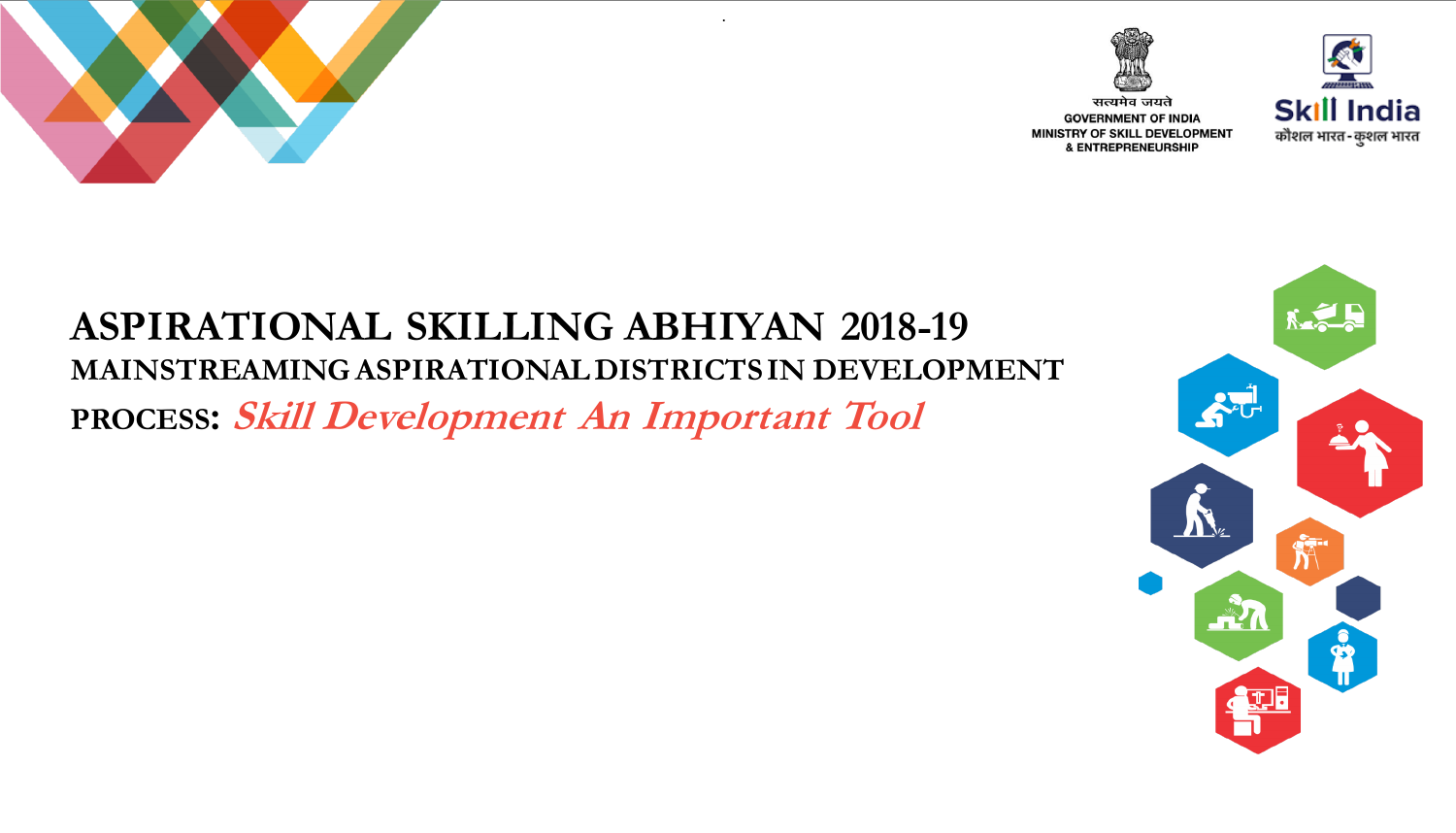## **Aspirational Districts Programme: Sabka Saath, Sabka Vikas**



#### **Program aims at**

- Expeditiously improving the socio-economic status of 117 districts from across 28 states
- Core principles are
	- Convergence (of Central & State Schemes),
	- Collaboration (among citizens and functionaries of Central & State Governments including
	- district teams),
	- Competition among districts.

The programme is driven by State

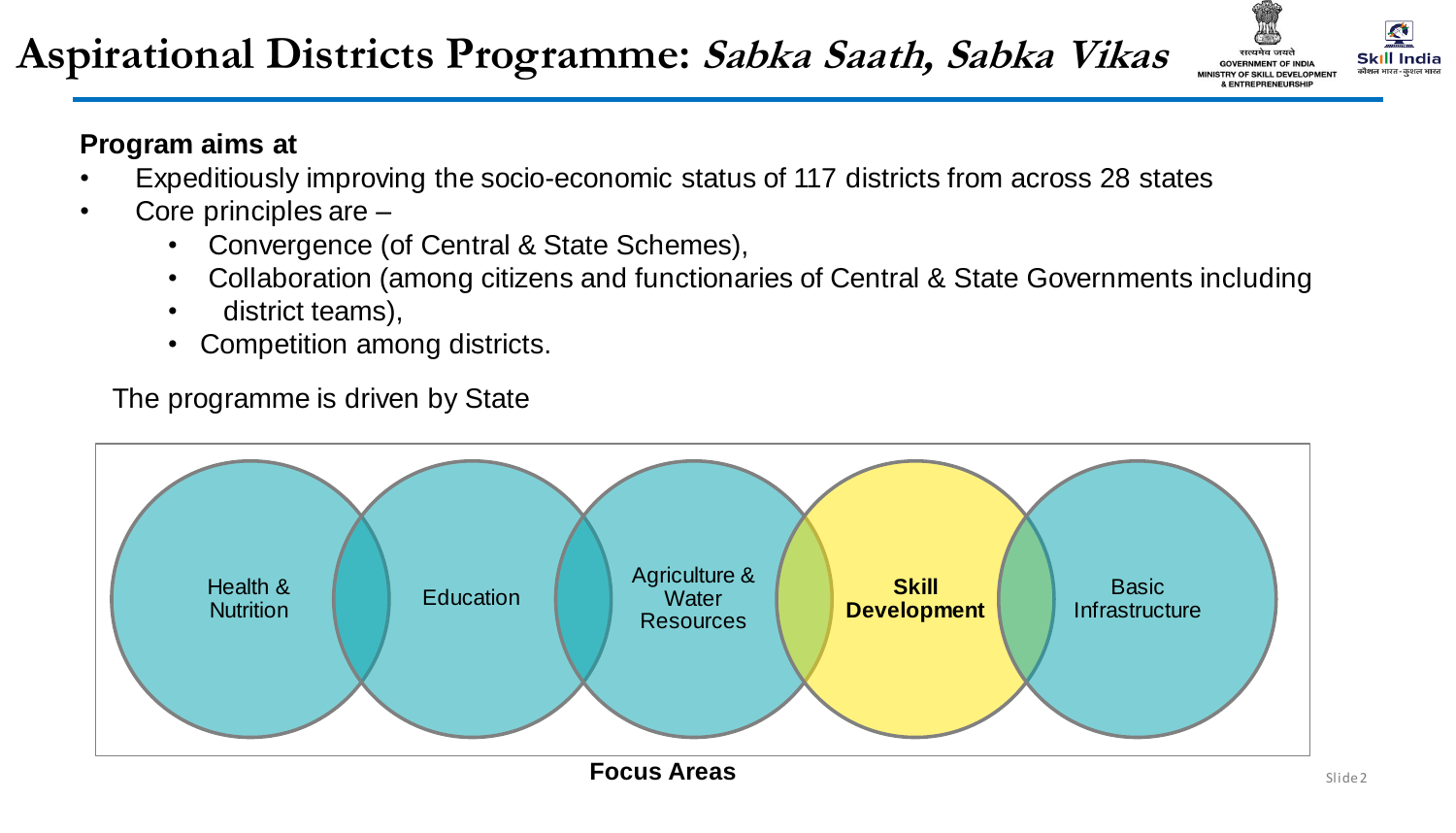## **Skills Development: A Vehicle for Change**



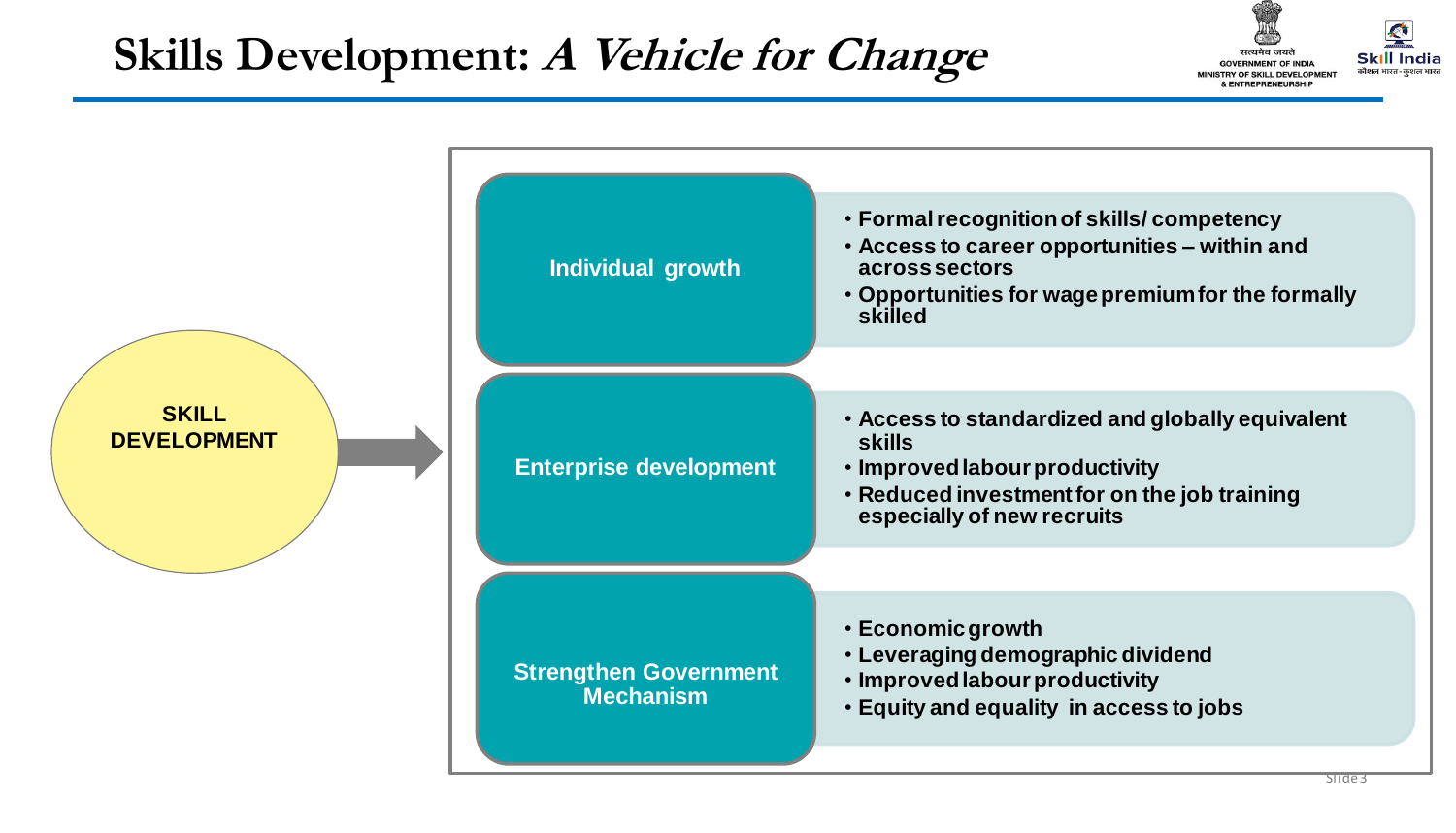

#### **Identification of Challenges and solutions through skill campaign**



**MSDE endeavors to facilitate** strengthening of governance and institutional infrastructure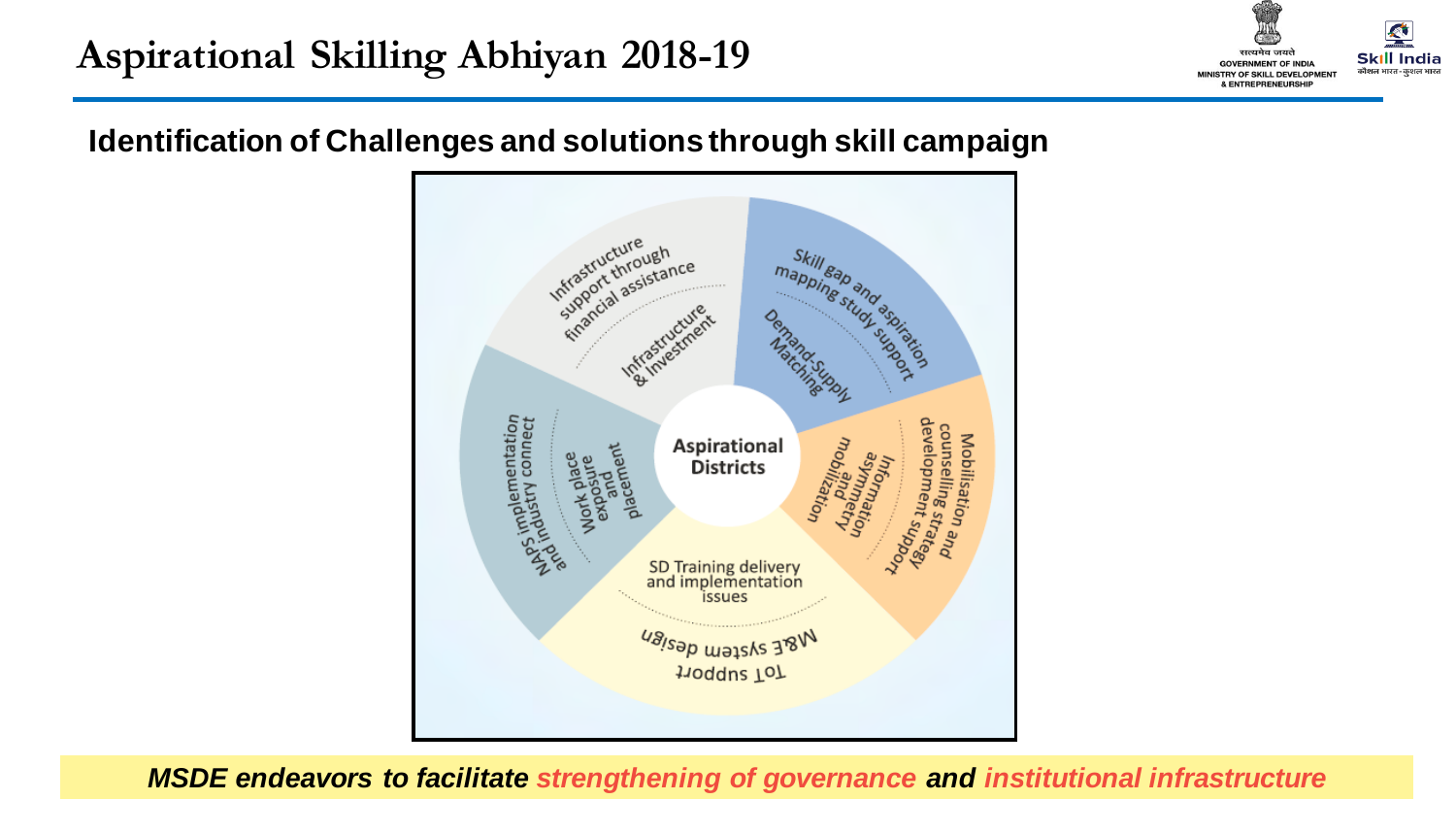

#### **Objectives**

Mapping of **skill profile** of the district

Appraisal of **District Skill ecosystem**

Identifying district specific **Challenges** and Potential **areas of support** required in the district

Development of **District Skill Development Plan** through consultation process

Implementation support for the **work plan** to the districts

**District Skill Committee (DSC)** and State Skill Development Mission (SSDM) to operationalise Mission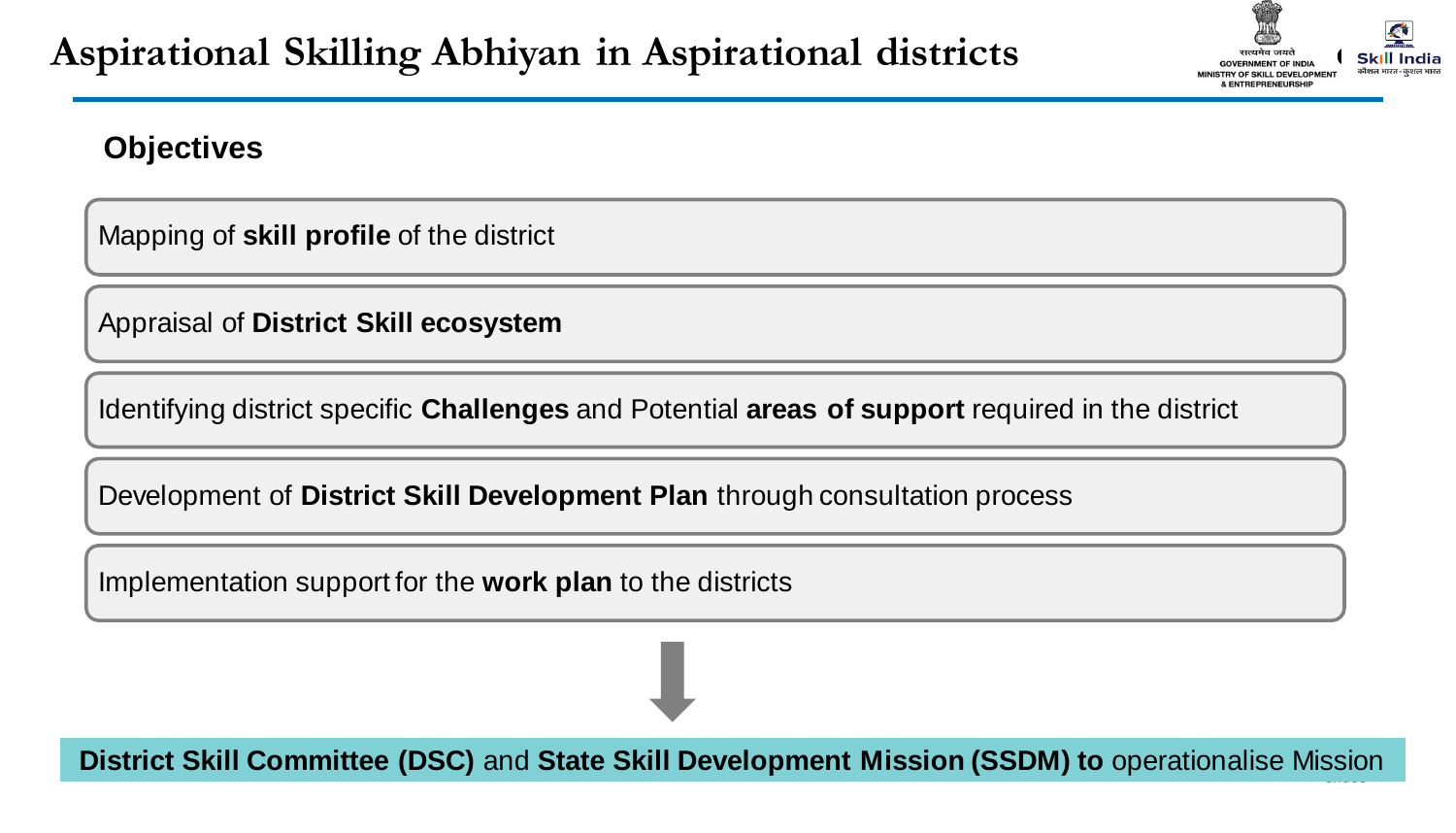

### **Approach and Strategy**

- **•** Institutional mechanisms to ensure coordination among Central, State and District Administration
	- District Skill Committee
	- District Skill Development Plan
- Convergence of Initiatives of the Central and State Governments
- Documentation of dissemination of best practices
- Partnering with expert organizations and leveraging their strengths and reach for assisting districts

### **MSDE to provide Technical and Financial Assistance**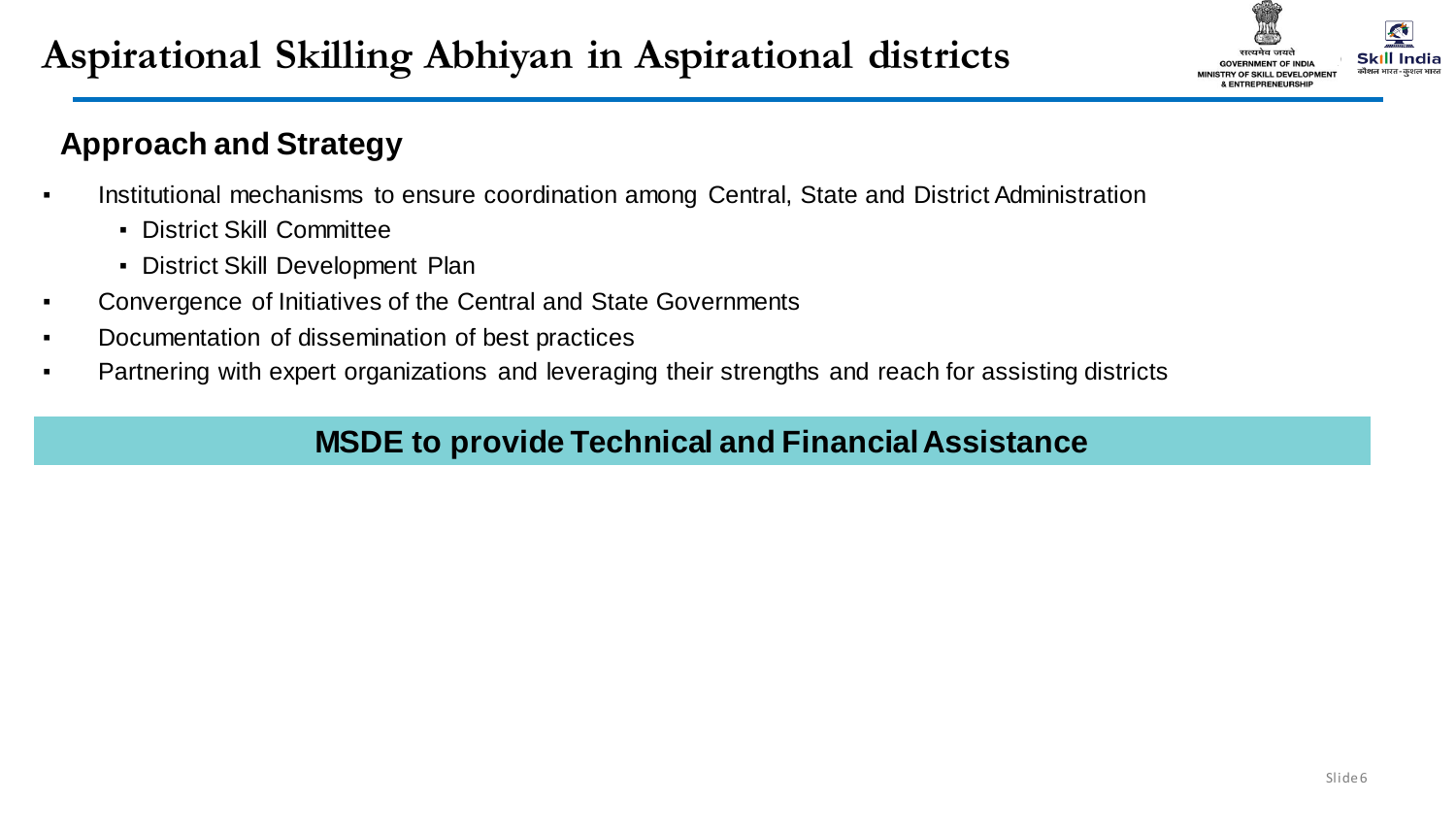## **Unfolding the Mission: 2nd October -26th January 2019**



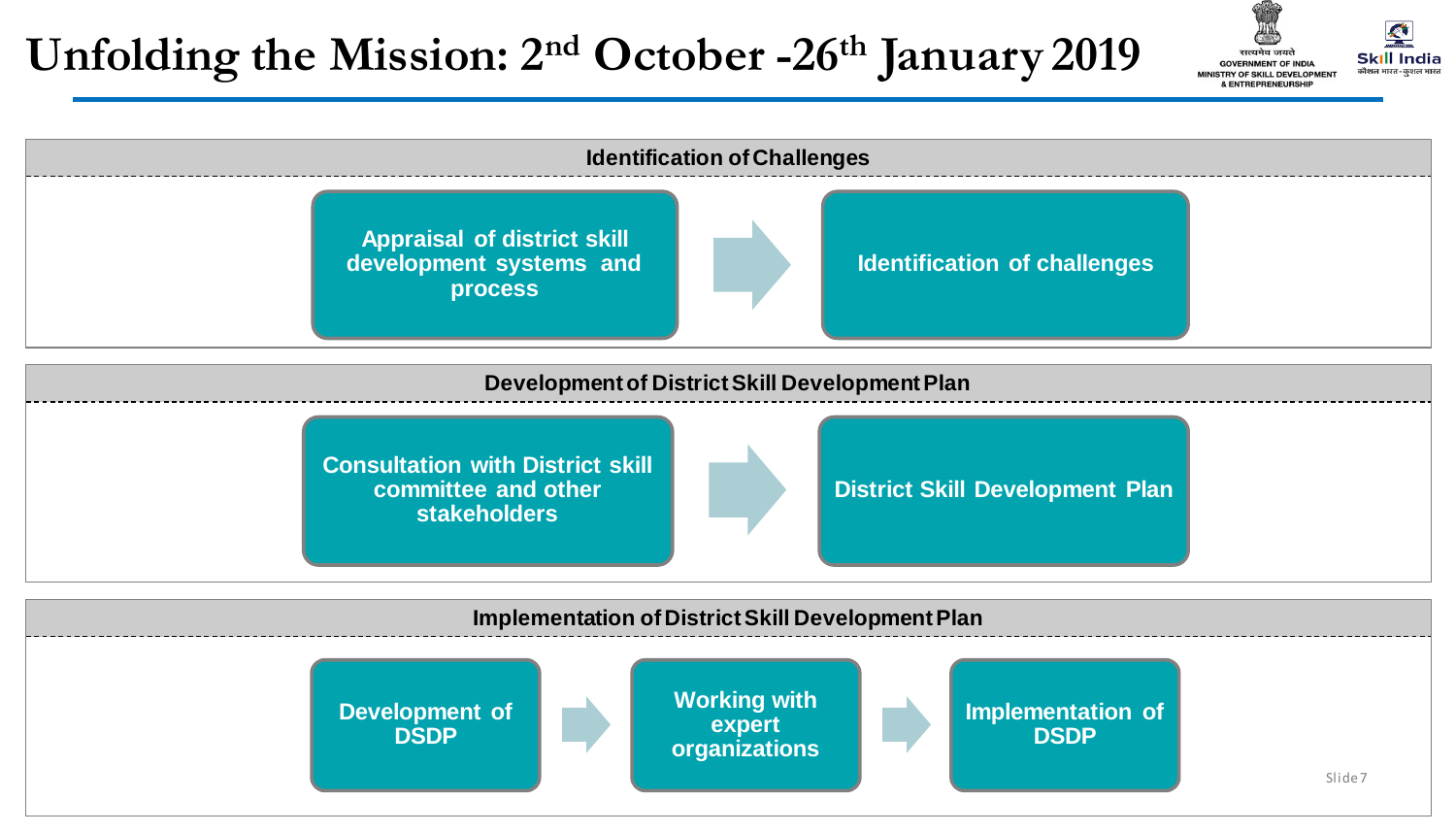# **Consultations and Visits shall facilitate**



- Resource Mapping & Convergence of Schemes
- Differential approach to address geographic and sectoral gaps
- Building skill ecosystem through enablers such as mobilization, counseling and industry engagement.
- Real-time Monitoring & participatory appraisal for District Plans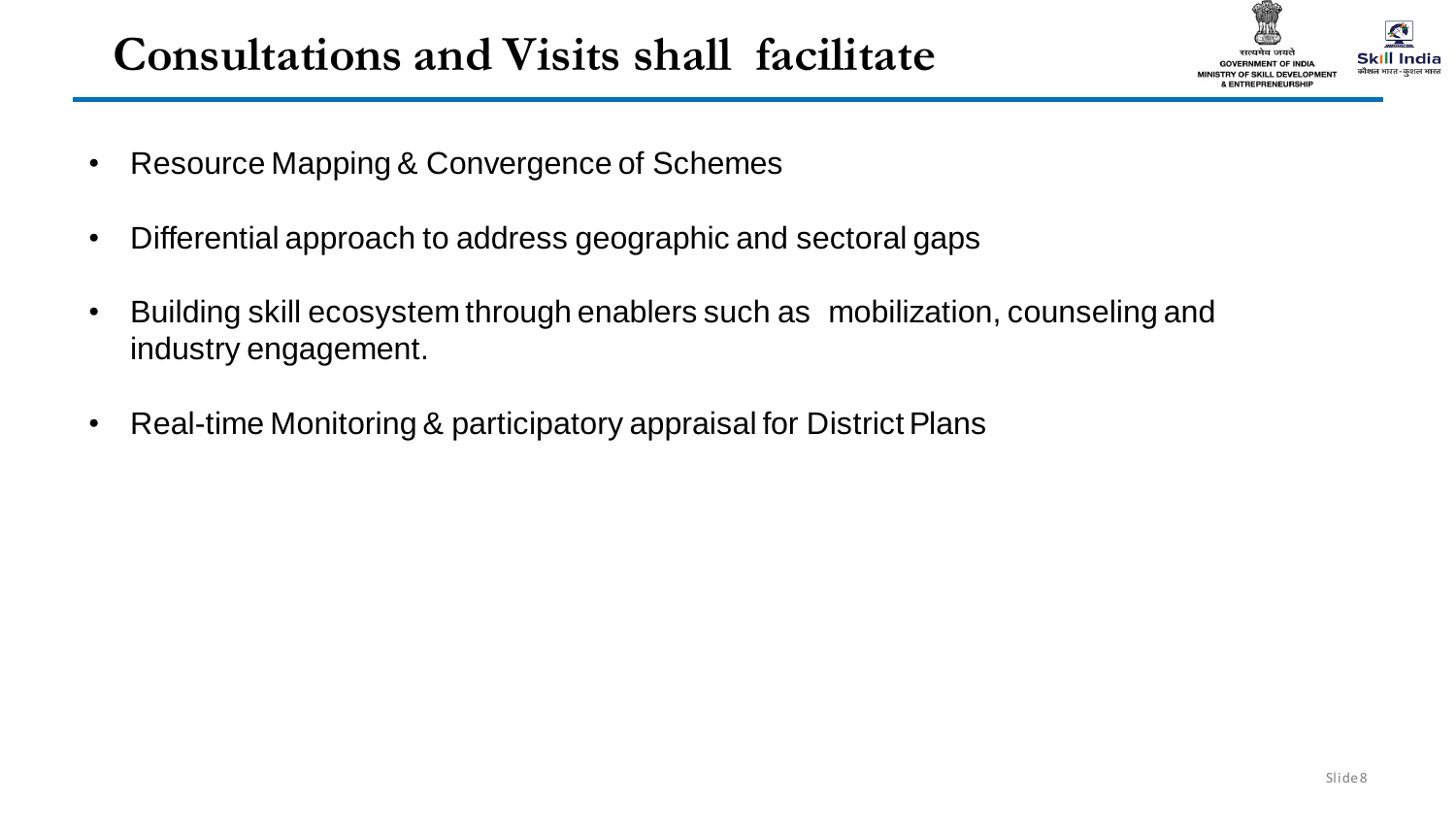## **SCOPE OF TECHNICAL ASSISTANCE**



**Institutional Strengthening at the District Level for Planning, Delivering, and Monitoring of Skill Development Programmes**

- District Skill Development Officer (DSDO)/ District Skill Development Committee and creating District Skill Development Plans (DSDPs).
- MIS for major State Funded Skill Development programs
- Mobilisation strategy and Counselling Strategy

#### **Improving Quality and Market Relevance of Skill Development Programs**

- Alignment of all State SD programme courses to NSQF.
- Facilitating Training of Trainers
- Putting in place mechanism for Placement
- Promoting apprenticeships in partnership with the industry

#### **Improving Access and Completion of Skill Training by Marginalised section**

- Conceptualise special projects for increased access and placement for women
- Initiatives to Promote access and placement for SC, ST and other disadvantaged groups
- Convergence across programmes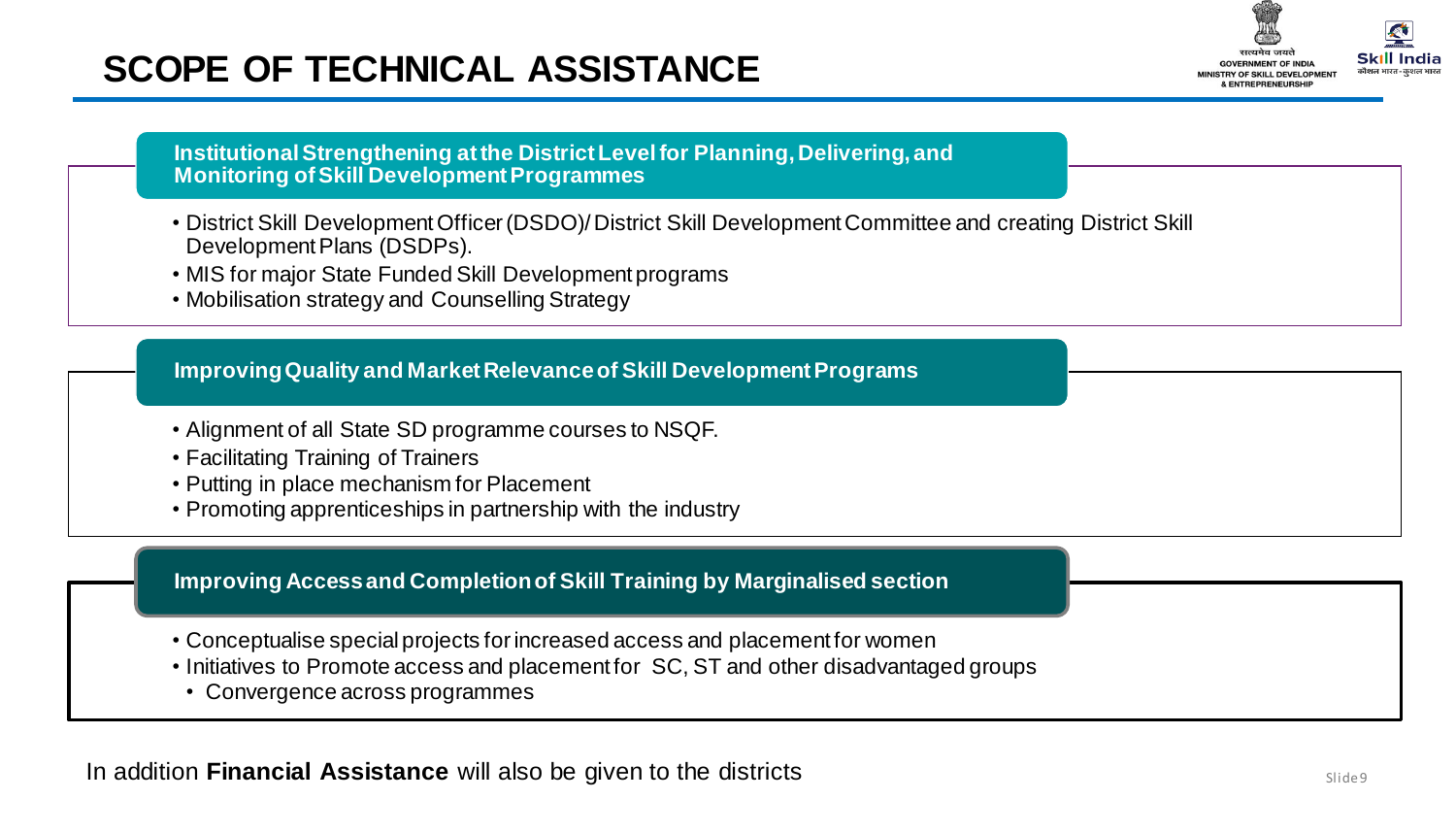

| <b>ACTIVITY</b>                                      | <b>PERSONS' IN-CHARGE</b>                                                                  | <b>WHERE</b>               | <b>WHEN</b>                                                                                                      |
|------------------------------------------------------|--------------------------------------------------------------------------------------------|----------------------------|------------------------------------------------------------------------------------------------------------------|
| Project Inauguration by<br>Honourable Minister, MSDE | <b>MSDE Officers and project team</b>                                                      | <b>Aerocity, New Delhi</b> | 03-Oct-18                                                                                                        |
| <b>Field Visits and Workshops</b>                    | MSDE Officers and project team<br>&<br>DSC, SSDM and other<br>concerned district officials | <b>Allocated Districts</b> | Phase 1: 10 Oct to 10 Nov<br>2018<br>Phase 2: 10 Nov to 10<br>Dec 2018<br>Phase 3: 10 Dec 2018 to<br>10 Jan 2019 |
| <b>Technical Assistance</b>                          | <b>DSC along with SSDM</b>                                                                 | <b>All Districts</b>       | Oct-Nov-Dec                                                                                                      |
| Data upload on portal                                | All visiting officials and<br>consultants                                                  |                            | To be completed by 20th Jan<br>2019                                                                              |
| Analysis of findings                                 | <b>MSDE Project team and DSC</b><br>and SSDM                                               |                            | Continuous                                                                                                       |
| Presentation of findings                             | <b>MSDE Project team and DSC</b><br>and SSDM                                               | TBD                        | 26-Jan-19                                                                                                        |